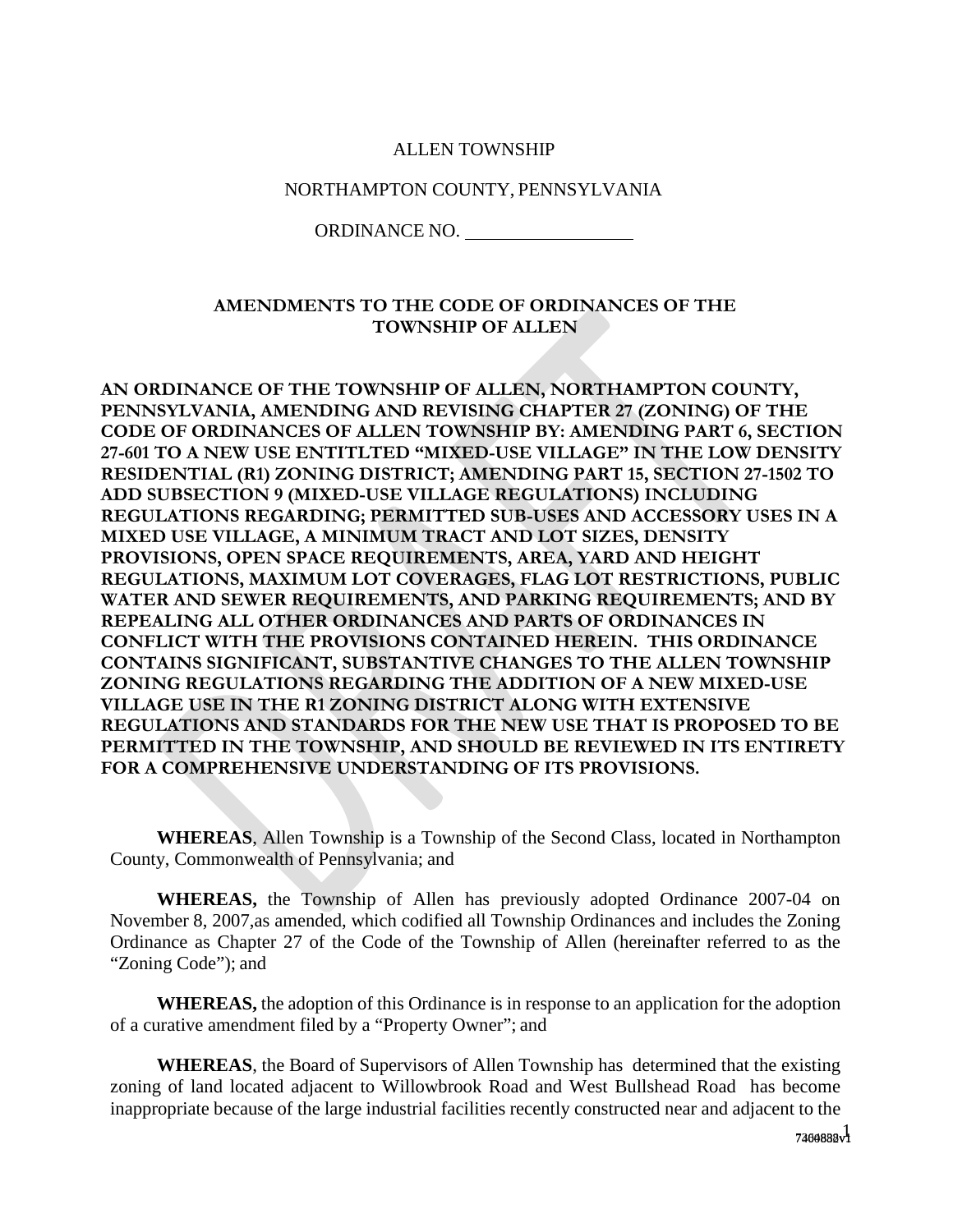Willowbrook Road, but does not agree with the "Curative Amendment" proposed by the Property Owner and has instead determined that the contents of this Ordinance is more in the interest of Allen Township than the Curative Amendment proposed by the Applicant; and

**WHEREAS**, the Board of Supervisors of Allen Township desires to amend the provisions of the Zoning Code to add a new "Mixed-Use Village" use to the uses permitted in the R1 zoning district and to create regulations and dimensional specifications governing the Mixed Use Village use as further described herein; and

**WHEREAS**, the Board of Supervisors of Allen Township recognizes that there are large, topographically diverse tracts of land within the Township that are uniquely situated between existing residential uses and higher intensity uses and that such tracts require unique development considerations. It is the intent of the Mixed-Use Village use to provide for such unique development considerations and to allow residential, commercial, and recreational uses within a single tract and in close proximity to one another to provide an appropriate transition between otherwise juxtaposed land uses.

**WHEREAS**, the Board of Supervisors of Allen Township has determined that the adoption of this Ordinance containing the described amendments to the Zoning Code is in the best interest of the public health, safety, and welfare of the citizens of Allen Township.

**NOW, THEREFORE, BE IT ENACTED AND ORDAINED** by the Board of Supervisors of the Township of Allen, Northampton County, Commonwealth of Pennsylvania, that the provisions of the Zoning Code of the Township of Allen are hereby amended as follows:

# **Section 1. Amendment to Chapter 27, Part 6 of the Zoning Code governing the Low Density Residential (R1) zoning district, Section 601 – Uses Permitted By Right to add a new Use (11) Mixed-Use Village as follows:**

11. Mixed-Use Village. A development containing a mix of residential dwelling types in close proximity to recreational and open space uses, and complimentary small-scale retail, dining and service uses. A Mixed-Use Village shall not contain more than 700 new dwelling units.

### **Section 2. Amendment to Chapter 27, Part 6 of the Zoning Code governing the Low Density Residential (R1) zoning district, to add a new Section 1502 (9) setting forth the regulations governing the Mixed Use Village use, which will read as follows:**

Section 27-1502 (9) Regulations Governing Mixed-Use Village developments

Definitions. The following words and phrases shall have, for the purpose of this section, the meanings given in the following clauses.

> 1. **Development Site**. A subdivision and/or Land Development of the Tract containing a parcel or parcels of land intended to have one or more buildings of a specific use, such as multifamily, single-family detached dwellings, single-family semi-detached dwellings (twins), single-family attached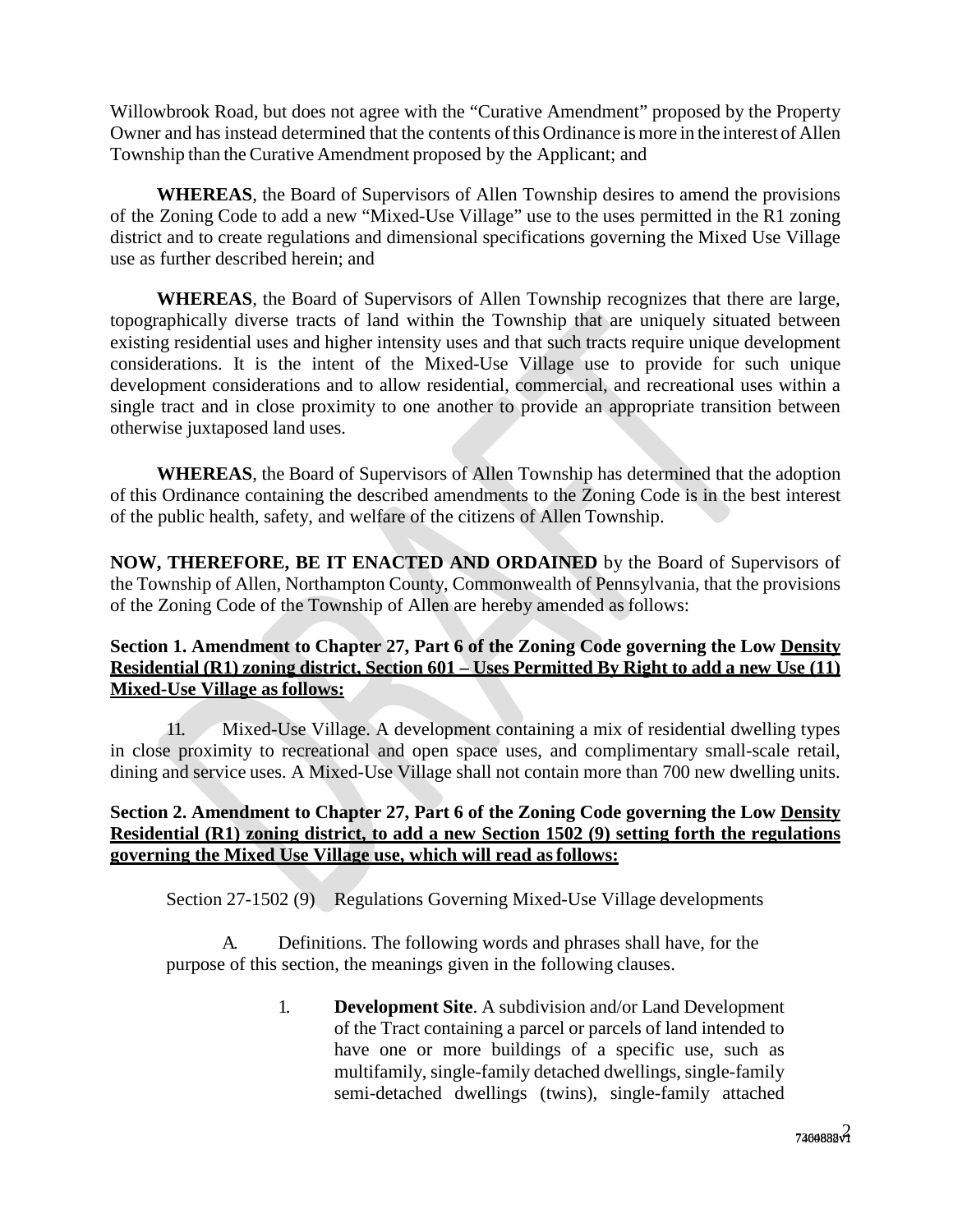dwellings (townhouses), or intended to be subdivided into one or more lots.

- 2. **Village Center**. A Development Site containing existing and new buildings which generally contains one or more of the following: recreation uses, small-scale retail, restaurant, and service uses, multifamily dwellings, dwellings in combination, and other residential uses, and open space, to serve the overall Tract.
- 3. **Multifamily Neighborhood**. A Development Site containing only multifamily dwellings, generally located near or adjacent to lands zoned I/A Industrial Airport.
- 4. **Residential Neighborhood**. A development site containing Multifamily dwellings, single-family detached dwellings, single-family semi-detached (twins), single-family attached dwellings (townhouses).
- 5. **Shared or co-working space.** A facilitated work-share environment for business, executive, professional and administrative purposes, which may contain dedicated, floating, or shared desks, individual offices, on-demand rooms and meeting rooms, or other shared workspaces and facilities who share the common infrastructure and resources in order to network, interact, and collaborate with each other as part of a community. Such environment is used by a recognized membership available to the public on an hourly, daily, monthly, or annual basis.
- 6. **Art Studio.** A place of work for an artist, artisan, or craftsperson, including persons engaged in the application, teaching or performance of fine arts such as, but not limited to, drawing, vocal or instrumental music, painting, sculpture, and writing.
- **7. Art Gallery.** An establishment that displays and sells objects of art.
- 8. **Makerspace.** A studio, or workspace or businesses where individuals utilize resources and equipment which may be shared, to work on projects, network and create objects of art or merchandise, and shall be less than 5,000 square feet in total size.
- 9. **Community Center.** A building, part of a building, park, playground, swimming pool, or athletic field operated by a local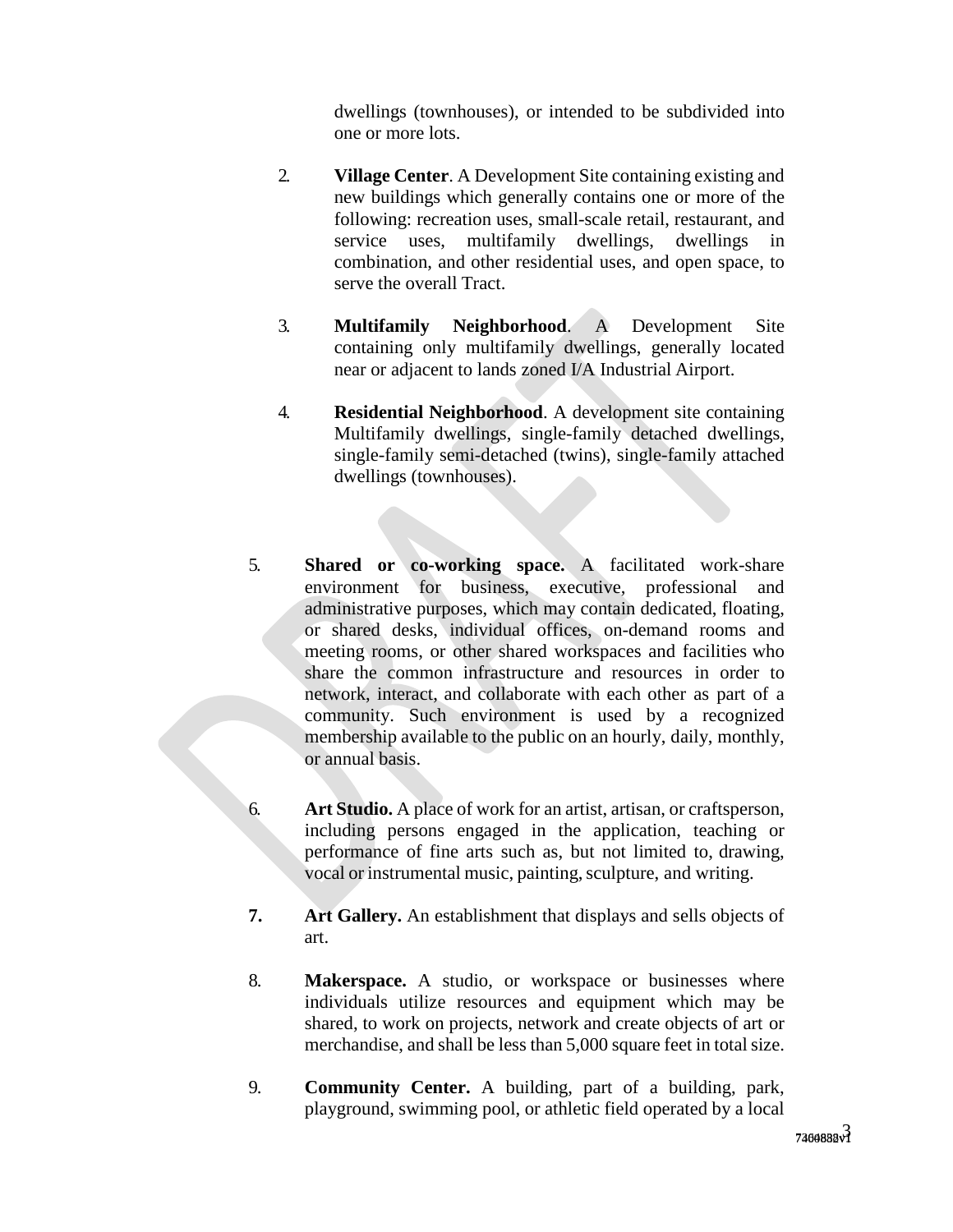community organization or association.

- B. Uses Permitted By Right.
	- 1. Single-family detached dwellings.
	- 2. Single-family semi-detached dwellings (twins).
	- 3. Single-family attached dwellings (townhouses).
	- 4. Multifamily dwellings.
	- 5. Dwelling in combination.
	- 6. Public conservation areas and associated structures for the conservation of open space, recreation, water, soil, forest, and wildlife resources.
	- 7. Adaptive re-use of existing buildings and structures for any one or combination of the following uses:
		- (a) Restaurant, standard.
		- (b) Retail store.
		- (c) Farmer's market.
		- (d) Tavern.
		- (e) Microbrewery.
		- (f) Microdistillery.
		- (g) Nanobrewery.
		- (h) Vineyard.
		- (i) Winery.
		- (j) Banquet facility.
		- (k) Fitness center or exercise center.
		- (l) Indoor entertainment.
		- (m) Service business.
		- (n) Art gallery, art studio and makerspace.
		- (o) Office, including co-working or shared space.
		- (p) Bed and breakfast.

(q) Day Care: a day nursery, nursery school, kindergarten, or

other agency giving day care to children or adults or elderly persons.

(r) Kennel or stable.

(s) Storage units and/or detached garages serving owners or tenants of the development.

- (t) Golf course.
- (u) Outdoor entertainment.
- (v) Outdoor recreational facility.
- (w) Horse riding academy.
- (x) Public conservation area.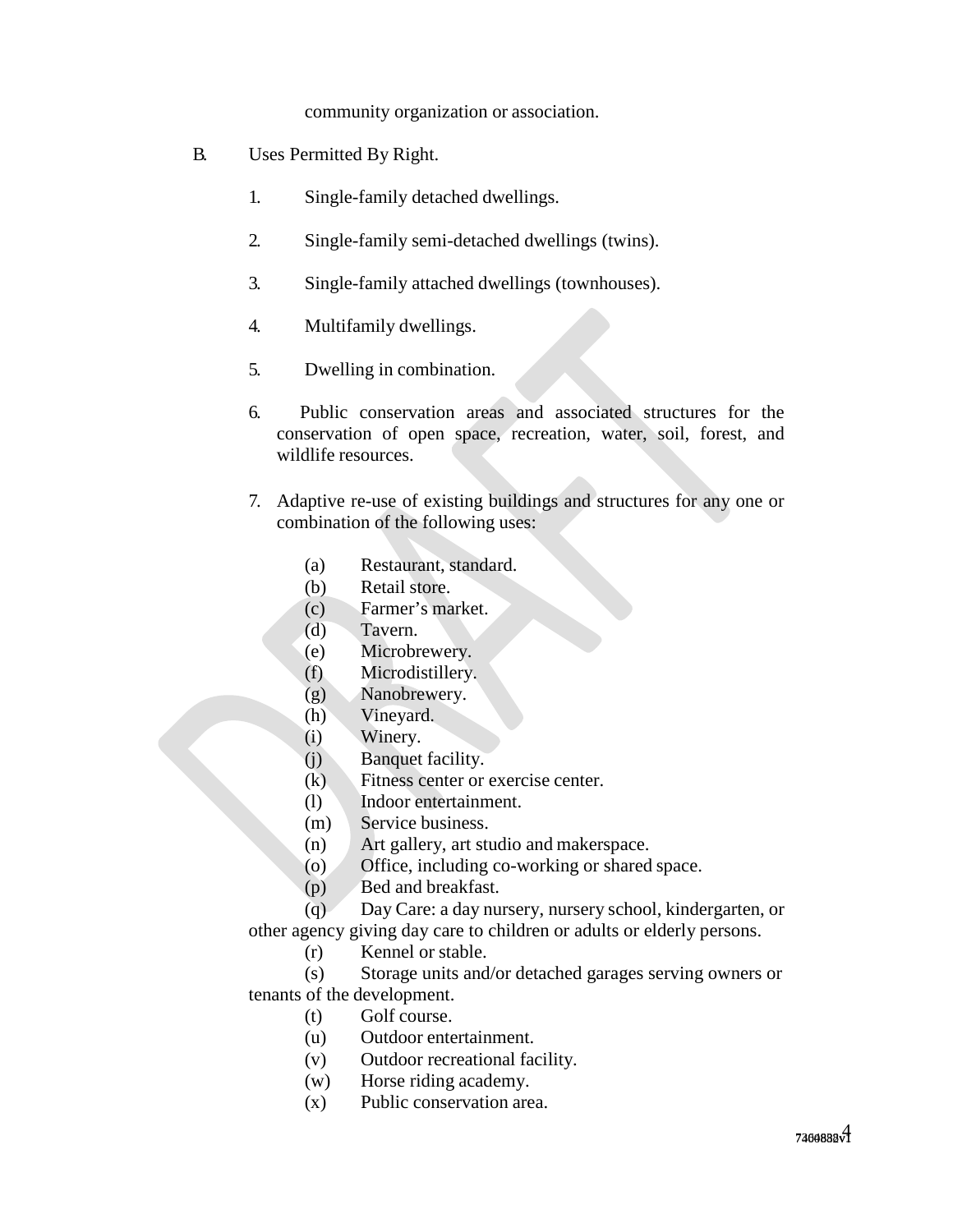- (y) Community center.
- (z) Special event center.
- (aa) No-impact home-based business.
- (bb) Dwelling in combination.
- (cc) Multiple-family dwellings.
- 8. Any use of the same general character as any of the above uses, when authorized as a conditional use by the Board of Supervisors of Allen Township, provided that such use shall be permitted subject to such reasonable restrictions as the Board of Supervisors may determine.
- 9. Due to the nature of a Mixed-Use Village development containing a mix of different uses in proximity to and in combination with each other, the specific regulations of the above permitted uses contained in any other section of Part 15 Specific Regulations of this chapter shall not apply. Any non-residential uses proposed in the Village Center in addition to those specifically set forth above will be permitted by conditional use only.

C. Permitted Accessory Uses.

Accessory uses which are customary and incidental to any of the above permitted uses, including, but not limited to the following:

1. Private clubhouse or common amenity area as an accessory to a Residential Neighborhood or Multi-Family Neighborhood, including, but not limited to: a fitness center; wellness center; swimming pool; leasing office; entertainment center; multi-purpose rooms; meeting rooms; business center; and co-working space. Said building(s) or use shall be open only to the residents of the Mixed-Use Village development (or a portion thereof) and their guests and shall not be open to the public at large.

2. Private community swimming pools, tennis courts, basketball courts, racquetball courts, sports court, tot lots, or similar recreational uses. Said accessory uses shall be open only to the residents of the Mixed-Use Village development (or a portion thereof) and their guests and shall not be open to the public at large.

3. Driveways, parking lots, carports, detached garages and attached garages.

4. Detached garages or storage units serving owners or tenants within the Mixed-Use Village development.

5. Wireless telecommunications antenna or dish for individual use,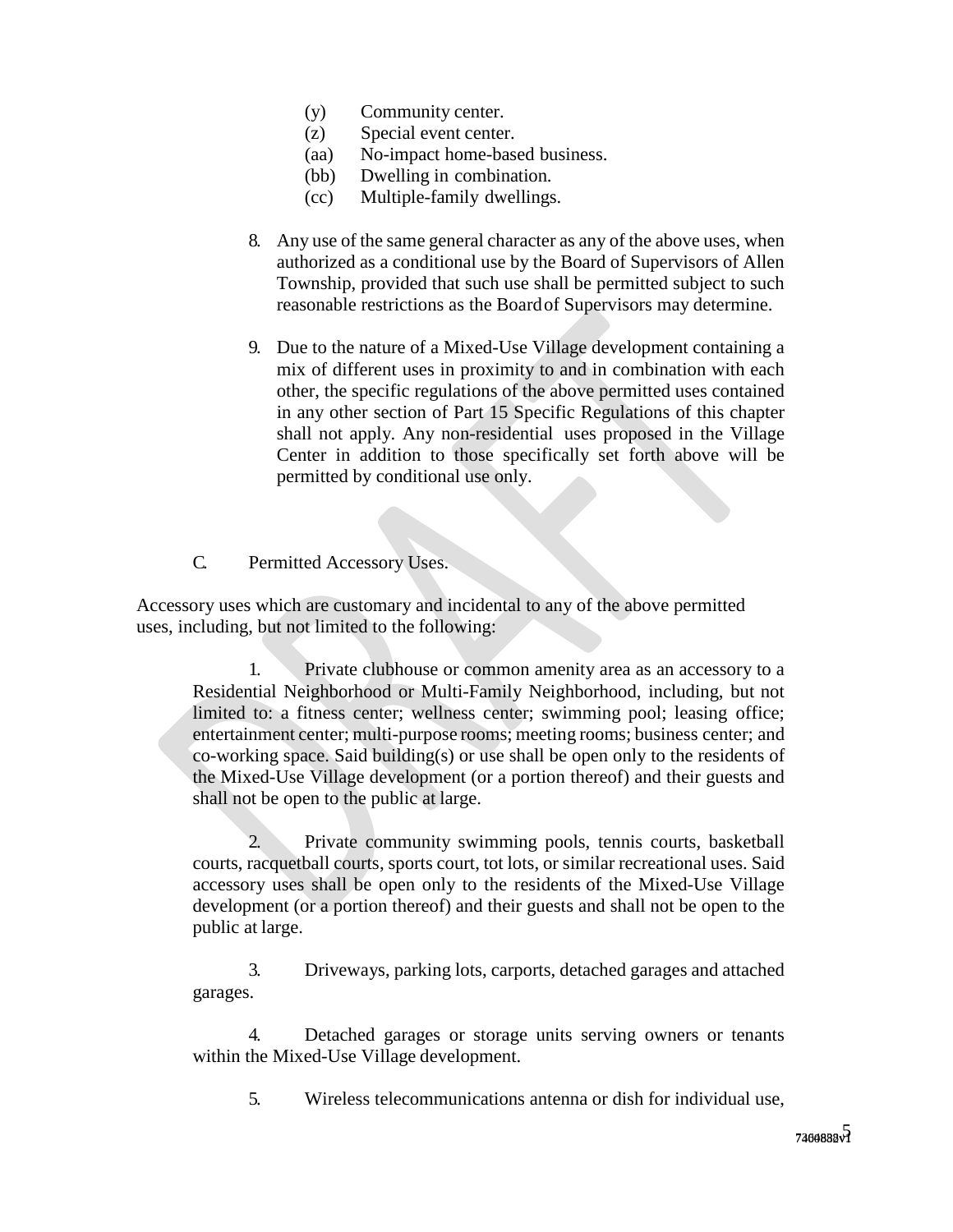located within an existing building or on the roof or side of a building.

6. Home occupations and home professional offices.

D. Conflicts with Provisions of Chapter 27 – Zoning Ordinance – A Mixed-Use Village Development is intended to provide unique opportunities to develop large, topographically diverse tracts of land. Many of the otherwise applicable General Performance Standards set forth in Chapter 27 will hinder or preclude the ability to develop a Mixed-Use Village development in a manner consistent with the intent of the Mixed-Use Village. Therefore, the General Performance Standards set forth in Article A of Chapter 27 Section 27-1402 through and including Section 27-1406 shall not apply to a Mixed-Use Village development. Rather, the regulations set forth in this Section 27-1502(9) shall provide the applicable performance standards for a Mixed-Use Village development.

### E. Tract Regulations.

1. Minimum Tract Size. A Mixed-Use Village development shall only be permitted on tracts within the R1 zoning district with a Tract size of 200 acres or more and that are located adjacent to land zoned I/A Industrial Airport.

2. Water and Sewer. All new buildings within a Mixed-Use Village development shall be served by public water and public sewer service. Any existing septic systems associated with existing buildings shall be permitted to remain. Similarly, any existing septic systems that serve multiple buildings and or multiple uses shall be permitted to remain where existing septic systems are proposed to be expanded, or repaired, such shall be approved by the Department of Environmental Protection. No new individual septic systems shall be permitted. All septic systems shall be located on a lot owned and maintained by the user of the septic system.

3. Density. A Mixed-Use Village development shall contain no more than 700 new dwelling units, constructed in new structures, of which no more than forty-two Percent (42%) shall be permitted to be multifamily dwelling units. Within the Village Center, existing buildings may be used as dwelling units or a dwelling in combination, or converted or partially converted into dwellings units, which shall not count towards the maximum density permitted by this paragraph.

4. Multifamily dwellings. All multifamily dwelling units within a Mixed-Use Village development shall be located in a Multifamily Neighborhood or in the Village Center.

5. Open Space. A minimum of 50% of the gross area of the Tract shall be open space. Such open space shall be permitted to include passive and/or active recreation including, but not limited to, equestrian and golf uses and structures, tot lots, pocket parks, equestrian and golf pathways and bike and horse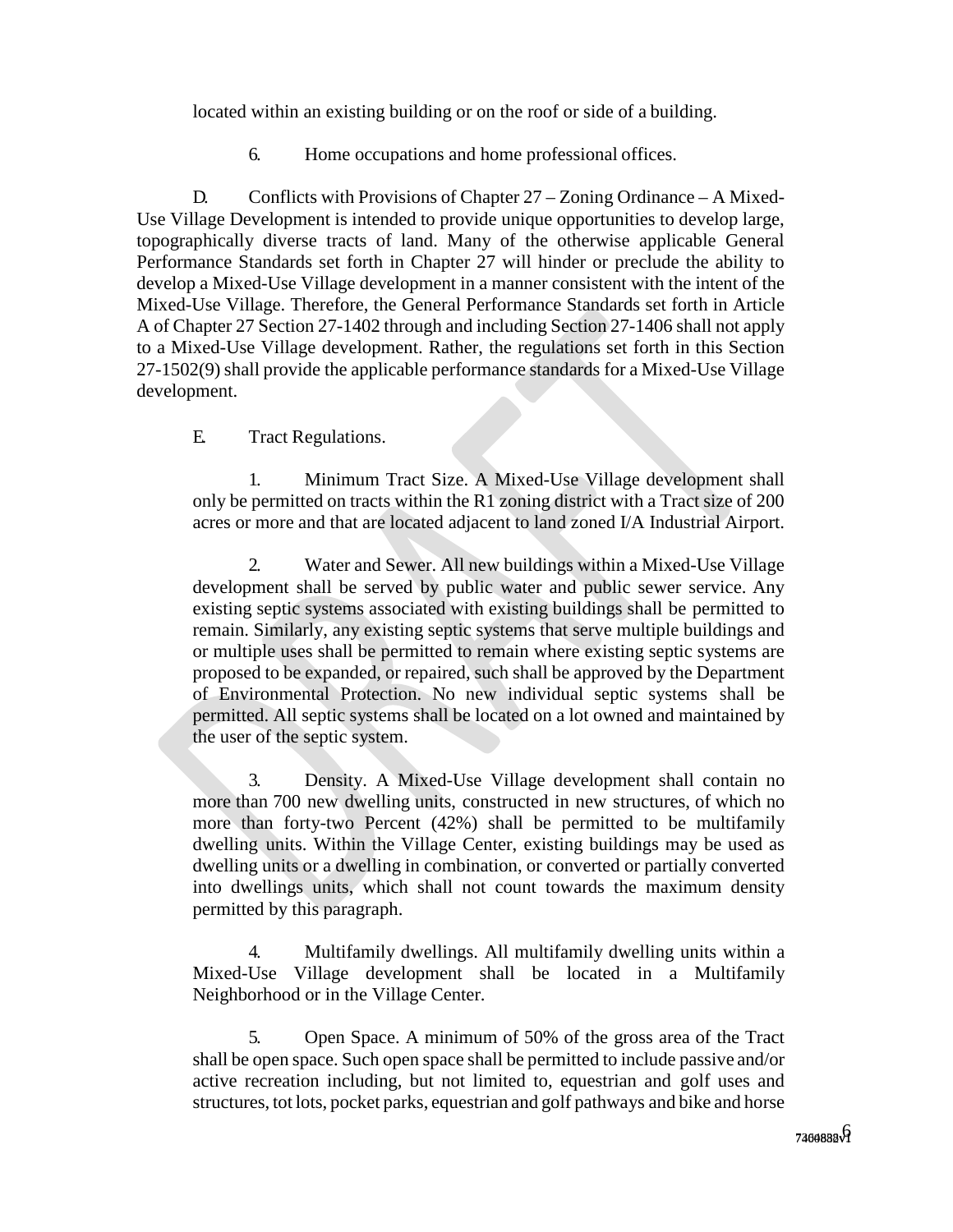trails. Such open space shall also be permitted to contain utilities, steep slopes, and stormwater management facilities (including above-ground or belowground detention basin areas). No more than 25% of the Open Space shall be covered by detention basins. Such Open Space shall not be required to be, but may be, accessible to the public including trail easements. As each phase of the Village is developed and the boundaries of the Open Space contained in each phase are determined, as a condition of final approval of each such phase the Open Space in such section shall be permanently encumbered with a conservation easement which shall prohibit the said Open Space from being further developed for any use other than a Golf Course or passive or active Open Space. The beneficiary of the conservation easement shall be the Township. Notwithstanding the foregoing, the Open Space shall be maintained by the Developer of each phase until such time as the maintenance is assumed by a home owners association, homeowners' associations, or a Master Association created in accordance with the Pennsylvania Planned Community Act.

6. Phasing. A Mixed-Use Village development shall be permitted to be developed in phases. Any individual phase may include all or portions of a Residential Neighborhood, Multifamily Neighborhood, the Village Center and/or a recreational or open space use. No more than 150 of the Multi-family dwelling units approved for construction in a Mixed - Use Village Development shall be constructed until at least 100 of the combined total of the single family detached dwellings, single-family semi-detached dwelling units (twins), single family attached dwelling units (townhouses) approved for construction in the Mixed -Use Village Development have received final subdivision and land development approval and required financial security for the public and quasipublic improvements associated with such dwelling units has been posted with the Township. Thereafter, the remaining Multi-Family dwelling units approved for the Mixed-Use Village Development may be constructed.

7. Master Association. A Master Association pursuant to the Planned Community Act, shall be established to manage common areas, Open Space, private streets, maintenance, landscaping including street trees, on-street parking regulations, off-street parking requirements, etc. All proposed association documents, covenants, conditions, restrictions, etc. shall be submitted to the Township for review and approval.

8. Clear Sight Triangle. Existing buildings and existing roadways shall be exempt from this provision. Trees that are planted within the sight triangle that are trimmed 10 feet underneath, sign posts, street lights, utility poles, etc. shall be allowed within a clear sight triangle. Obstructions that are less than 2 feet tall shall be allowed such as shrubs and landscaping that are at least 50% open.

F. Area, Yard and Height Regulations.

Use: Single-Family Detached Dwellings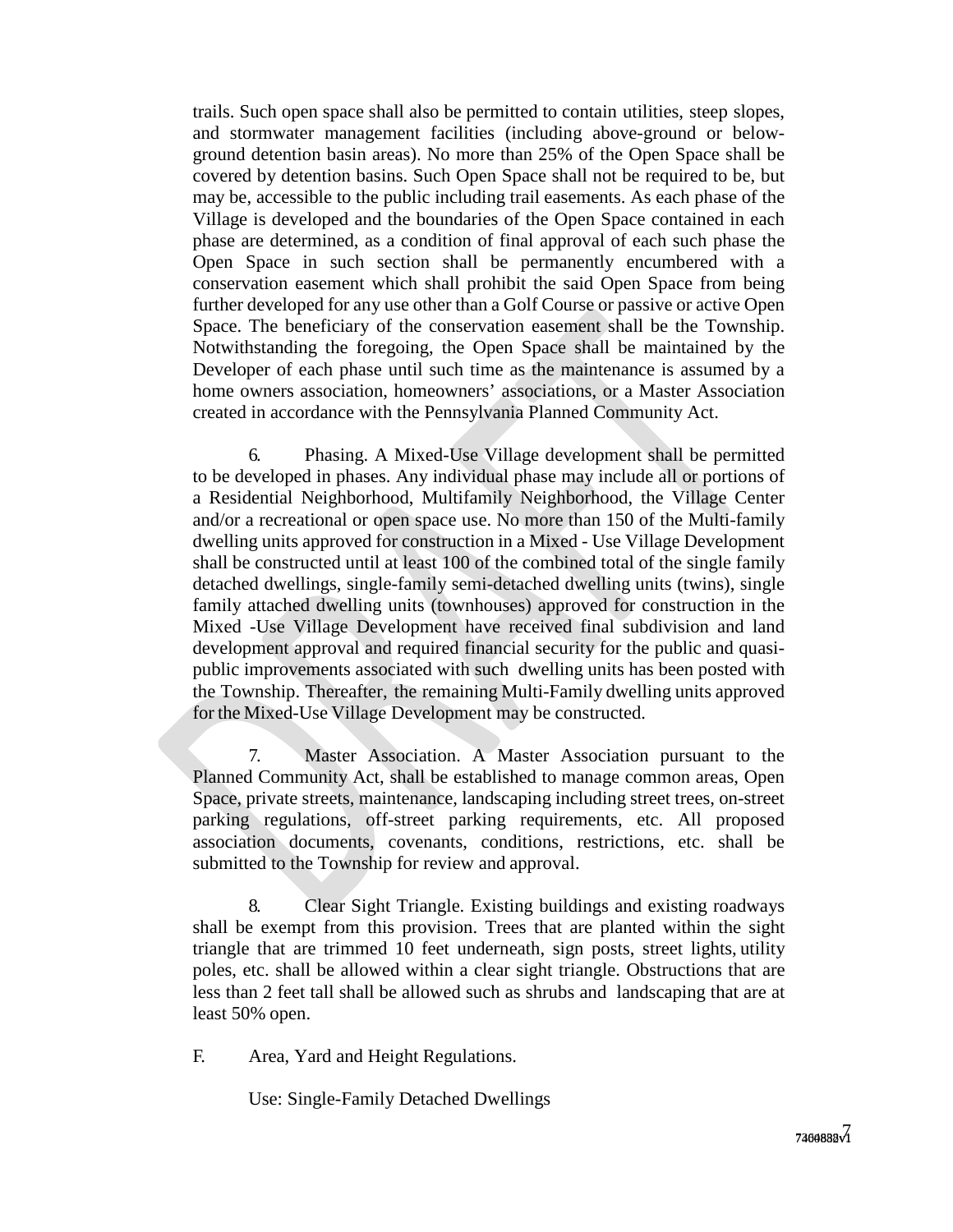| Minimum Lot Area (square feet) | 4,000   |
|--------------------------------|---------|
| Minimum Lot Width              | 40 feet |
| Maximum Lot Coverage           | 75%     |
| Minimum Front Yard             | 10 feet |
| Minimum Side One Side          | 5 feet  |
| Minimum Yard (both sides)      | 10 feet |
| Minimum Rear Yard              | 15 feet |
| Maximum Building Height        | 35 feet |

# Use: Single-Family Semi-Detached Dwellings (Twins)

| Minimum Lot Area (square feet)              | 3,000                             |
|---------------------------------------------|-----------------------------------|
| Minimum Lot Width                           | 30 feet                           |
| Maximum Lot Coverage                        | 85%                               |
| Minimum Front Yard                          | 10 feet                           |
| Minimum Side One Side                       | 0 feet (common lot line)          |
| Minimum Yard (both sides)                   | 5 feet (opposite common lot line) |
| Minimum Spacing between Principal Buildings | 15 feet                           |
| Minimum Rear Yard                           | 10 feet                           |
| Maximum Building Height                     | 35 feet                           |
|                                             |                                   |

# Use: Single-Family Attached Dwellings (Townhouses)

| Minimum Lot Area (square feet)                   | 1,000   |
|--------------------------------------------------|---------|
| Minimum Lot Width                                | 20 feet |
| <b>Maximum Lot Coverage</b>                      | 85%     |
| Minimum Front Yard                               | 10 feet |
| Minimum Side (common lot line)                   | 0 feet  |
| Minimum Side Yard (end unit)                     | 5 feet  |
| <b>Rear Yard Setback</b>                         | 5 feet  |
| Minimum Setback from Alleyway Cartway            | 5 feet  |
| Minimum Setback from Curbline of Parking Lot     | 15 feet |
| Maximum Building Height                          | 35 feet |
| Minimum Spacing between Principal Buildings      | 10 feet |
| Maximum Number of Dwelling Units in a Building 8 |         |
|                                                  |         |

# Use: Multifamily Dwellings

| Maximum Coverage of Development Site              | 75%                   |
|---------------------------------------------------|-----------------------|
| Minimum Setback from Road Cartway                 | 25 feet               |
| Minimum Setback from Curbline of Parking Lot      | 15 feet               |
| Maximum Building Height                           | 2 stories and 35 feet |
| Minimum Spacing between Principal Buildings       | 15 feet               |
| Maximum Number of Dwelling Units in a Building 24 |                       |

Use: Dwelling in Combination and Non-Residential Uses Maximum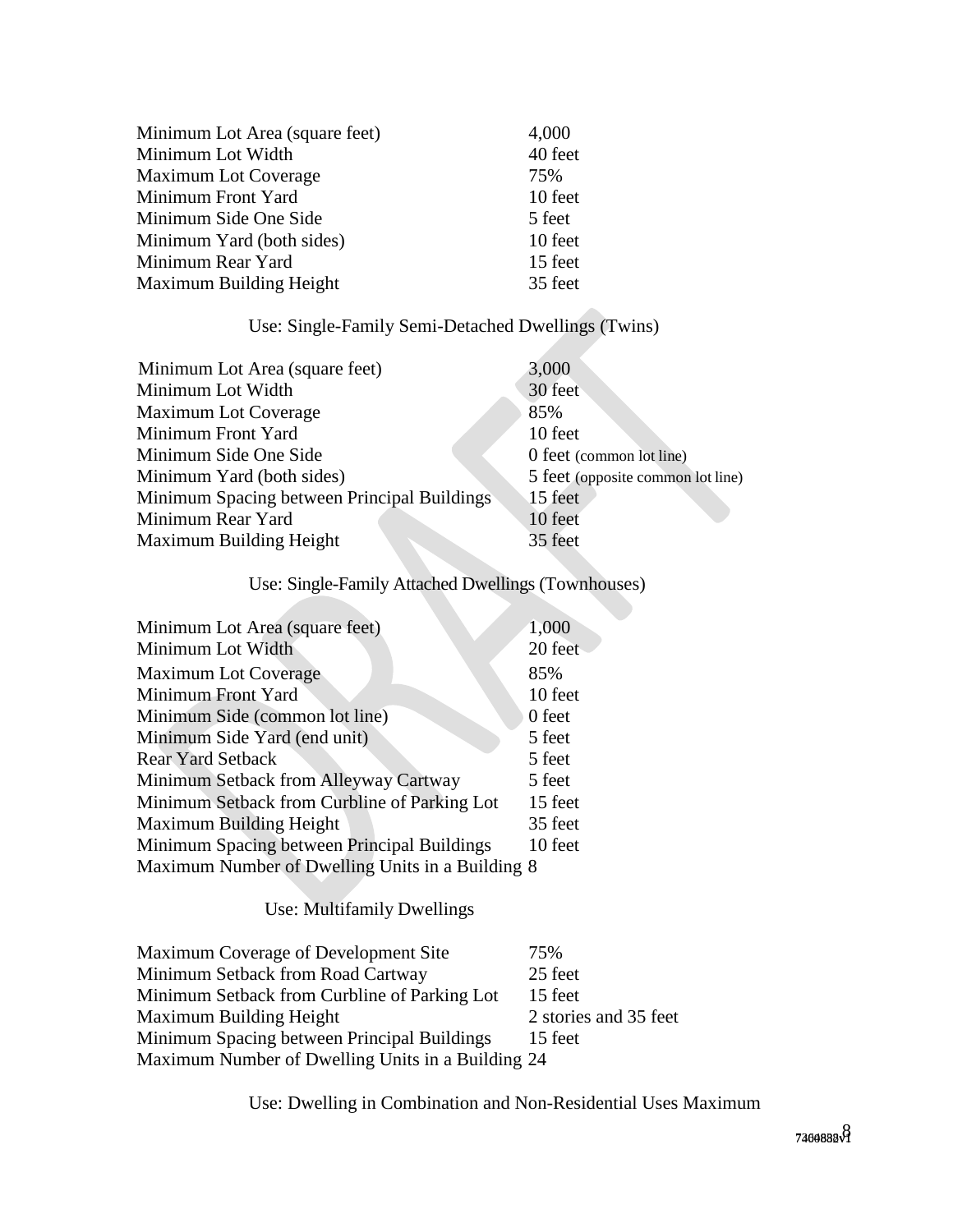Coverage of Development Site Not applicable to existing

Minimum Setback from Road Cartway Existing barns and other

Minimum Setback from Curbline of Parking Lot Existing barns and other

Minimum Spacing between Principal Buildings Existing barns and other

barns and other existing buildings and structures. existing buildings and structures will maintain existing setbacks from edge of paving. existing buildings and structures will maintain existing setbacks from edge of paving. Maximum Building Height 35 feet, with the exception of existing barns and other existing buildings and structures, and there shall be no routine human occupancy in any areas above 35 feet. existing buildings and structures will maintain existing minimum

spacing between existing

principal buildings.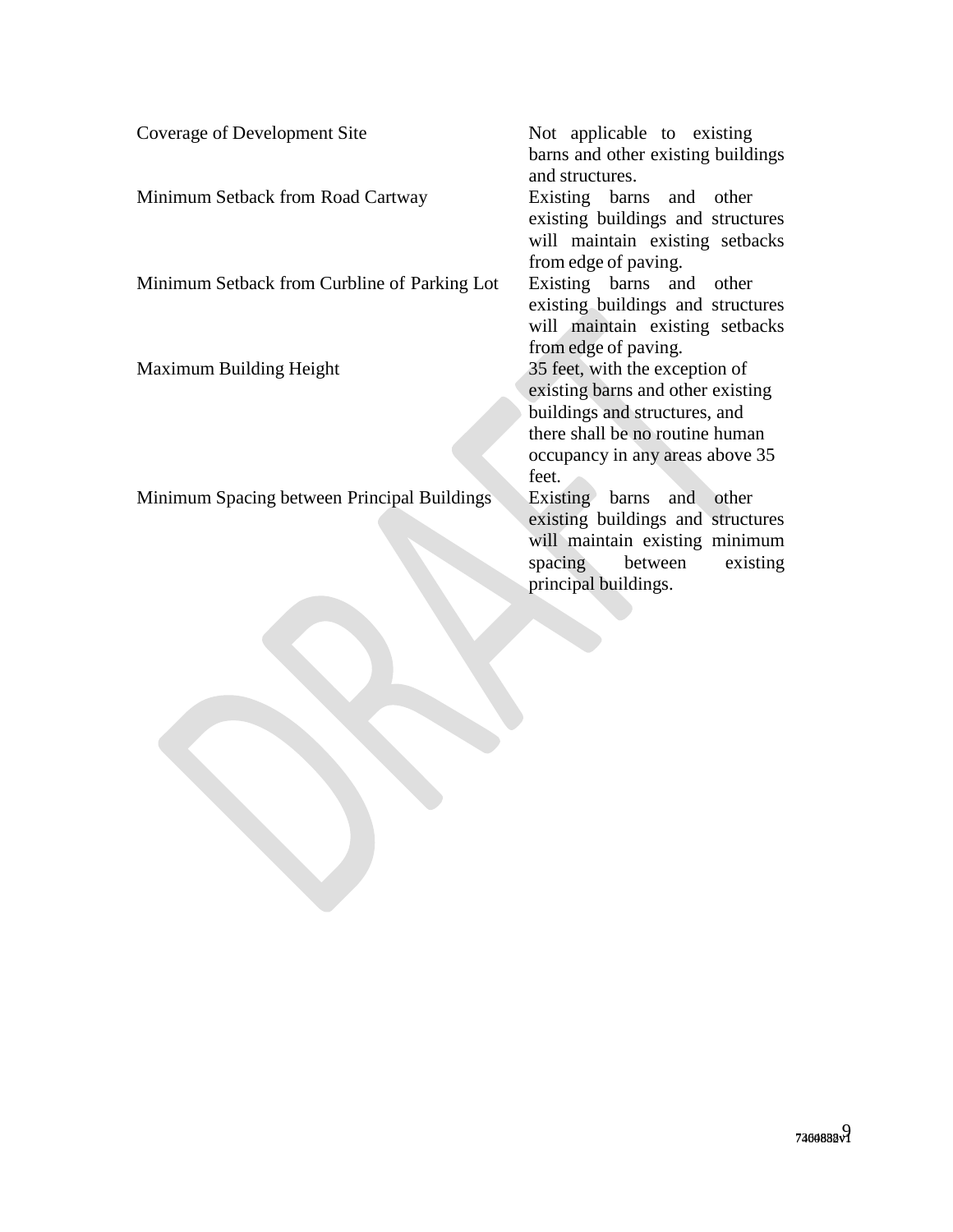### G. Additional Regulations.

1. A maximum of 10% of the total number of lots within a Mixed-Use Village development developed for single-family detached dwellings may be flag lots. Such flag lots shall be subject to the following regulations:

(a) Lot frontage provisions as contained in Section 22- 411 shall not apply. Access shall be provided through a pole or panhandle portion of the lot, or through an access easement or common driveway across an adjacent lot to a street. No more than three (3) dwelling units may gain access through a pole, or panhandle, or an access easement or common driveway across an adjacent lot to a street.

(b) The width of the pole or panhandle portion of the lot or access easement across an adjacent lot shall be of sufficient width to accommodate a driveway and landscaping.

(c) The shared pole or panhandle portion of the lot shall be excluded from the calculation of minimum lot area, and shall be owned and maintained by the home owners association, homeowners' associations, or a Master Association created in accordance with the Pennsylvania Planned Community Act.

- (d) The minimum setback in the flag portion of the lot shall be 10 feet.
- 2. Permitted projections.

(a) Non-enclosed structures, with or without a roof, including one-story porches, porticos, stoops, and entrance platforms leading to the front entrance shall be permitted to project not more than eight (8) feet into a front yard setback or cartway setback. Such porch, stoop and entrance platform may have an uncovered balcony directly above.

(b) Non-enclosed structures, with or without a roof, including, porticoes, stoops, entrance platforms, basement entrances shall be permitted to project not more than three (3) feet into a side or rear yard setback.

(c) Uncovered decks shall not encroach within a front yard setback, and shall not be closer than three (3) feet to a rear or side property line, except on single-family attached dwelling (townhouse) lots where decks can abut the common lot line and they contain a solid or opaque privacy fence at least 6 feet tall in height that runs the length of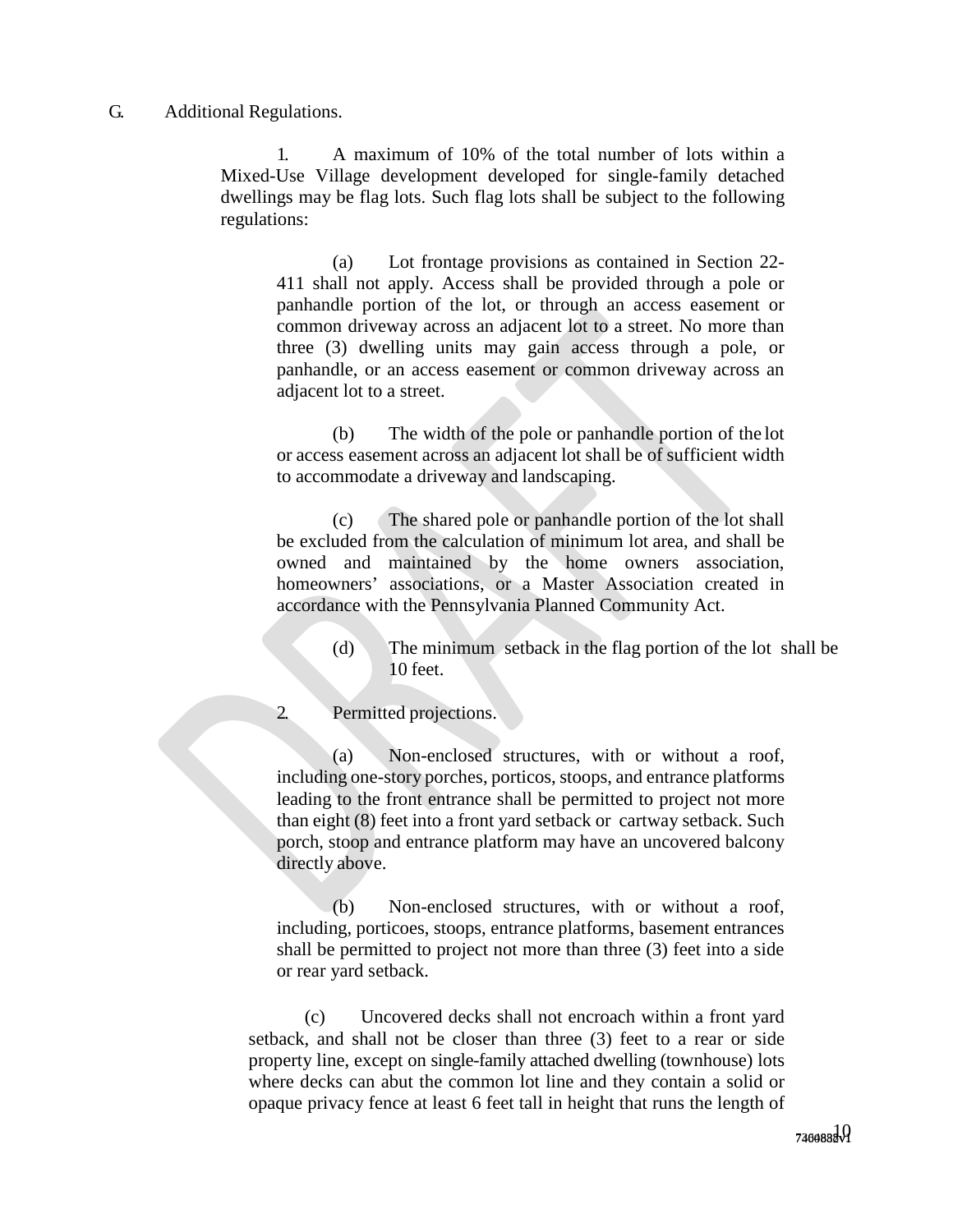the common boundary line of uncovered deck.

(d) Cornices, eaves, chimneys, gutters, downspouts, awnings, canopies, cantilevered roofs, uncovered balconies, and bay windows shall be permitted to project not more than eighteen (18) inches into any yard setback, cartway setback or building separation distance.

(e) Belt courses, sills and other similar ornamental features may project not more than nine (9) inches into any yard setback, cartway setback or building separation distance.

(f) Window wells may project not more than three (3) feet into any yard setback, cartway setback or building separation distance.

(g) With the exception of uncovered decks on the common boundary line between Single-Family Attached Dwellings (Townhouses)no permitted projection attached to any principal structure be less than 10 feet from a cartway or less than five (5) feet from a lot line.

(h) Accessory structures including but not limited to sheds, storage facilities, private clubhouse, and detached or semi-detached garages, shall have a minimum setback of three (3) feet from all lot lines, edge of paving and cartways, with no side yard setback requirement for accessory structures along a common lot line for single-family semidetached dwellings (twins), and single-family attached dwellings (townhouses). Existing accessory structures will maintain existing setbacks from edge of existing paving and other existing buildings and structures.

3. Definition of height and height exemptions.

(a) Building height shall be defined as the vertical distance from the floor of the first occupied level to the mean height of the roof or structure. Building Height shall not include areas below the first habitable floor dedicated solely to vehicle parking and/or storage, any areas where the floor to ceiling height is six (6) feet or less, nor any areas not intended for human habitation.

(b) In addition to the provisions contained in Section 27- 1408 (Waiver of Height Requirements), the maximum height requirements of Section 27-606 F. shall not apply to mechanical equipment, and/or architectural enhancements and appurtenances.

4. Minimum off-street parking required as follows: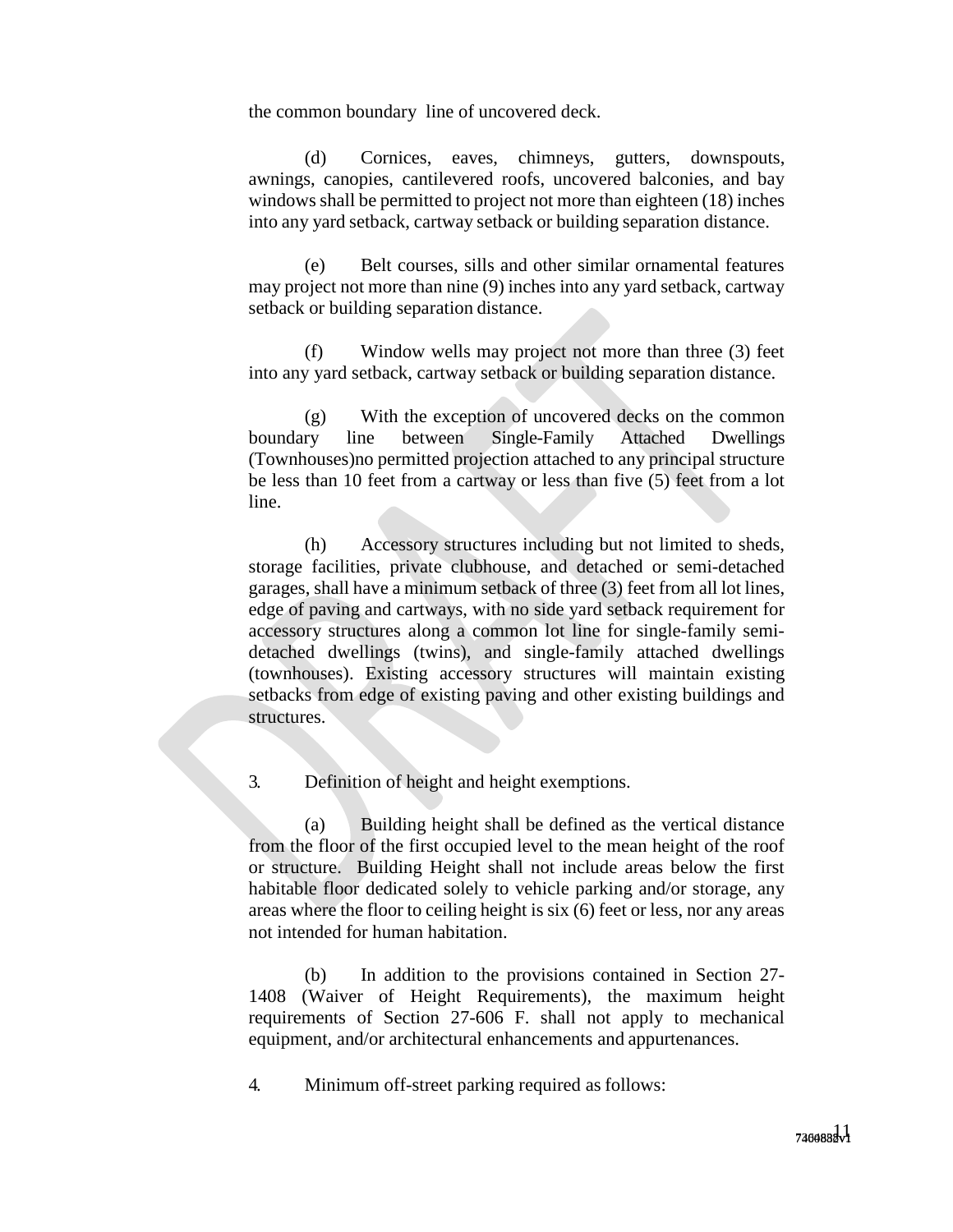| (a) | Single-family detached      |                          |
|-----|-----------------------------|--------------------------|
|     | dwellings                   | 3 per dwelling unit.     |
| (b) | Single-family semi-detached |                          |
|     | dwellings (twins)           | 2 per dwelling unit.     |
| (c) | Single-Family Attached      |                          |
|     | Dwellings (townhouses)      | 2 per dwelling unit.     |
| (d) | Multifamily dwellings       | 1 per bedroom            |
| (e) | Dwelling in combination     | 1 per dwelling unit $\&$ |
|     |                             | 1 per 500 square feet of |
|     |                             | gross floor area of non- |
|     |                             | residential use.         |
| (f) | Non-residential uses        | 1 per 500 square feet    |
|     |                             | of gross floor area.     |
|     |                             |                          |

5. Additional off-street parking and loading requirements:

(a) Parking for all uses may be provided in garages, carports, driveways including spaces in tandem to garages or carports, and/or offstreet surface parking areas.

(b) Parking spaces for Single-Family Attached Dwellings (Townhouses) and multifamily dwellings shall not have direct accessibility from a street and shall only be accessed from alleyways and common drive aisles.

(c) All Village Center non-residential uses shall provide for and require all employees to park off-street.

(d) Provisions requiring all residents to park in their assigned off-street parking spaces and prohibiting any resident from parking in an on-street space on a regular basis shall be governed by the controlling documents of the master association, homeowner associations, or condominium associations within the community, and contained in the leases for tenants of multi-family dwellings.

(e) Loading spaces, docks, refuse areas, and outdoor storage shall be provided to the side, rear, or below the building and shall be shielded from view of any adjacent residential use or structure through the use of screening materials, fencing, landscaping, and/or berming.

(f) Refuse and recycling facilities shall be provided and located to adequately accommodate each use. Such facilities may be consolidated and be shared to serve multiple uses or buildings on the site, provided such are sized appropriately.

6. Minimum Guest Parking requirements for all residential uses are as follows: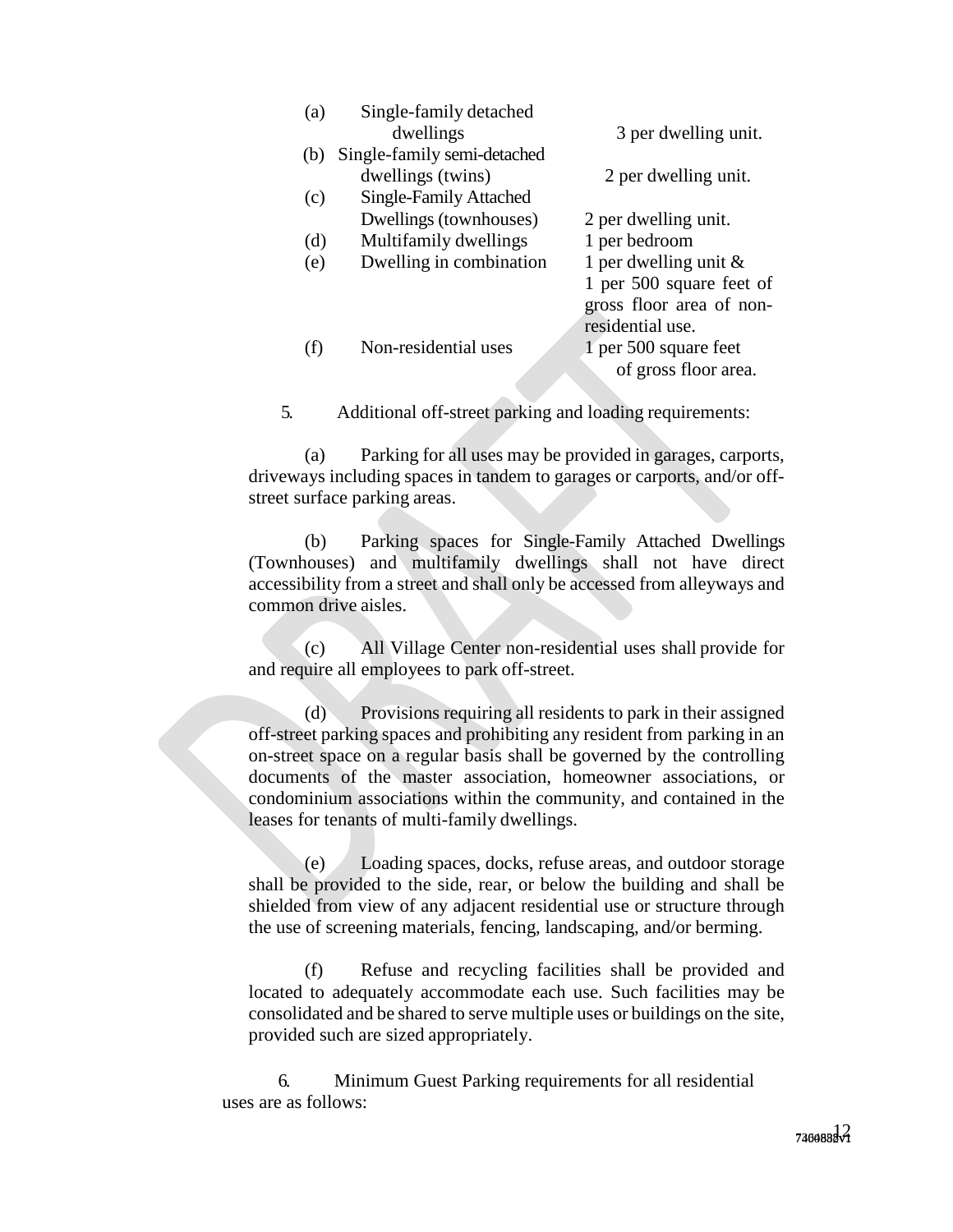| (a)<br>(b) | Single-family detached<br>dwellings<br>Single-family semi-<br>detached | .5 per dwelling unit either<br>Off-street or on-street<br>.5 per dwelling uniteither                                                                                                                                                                                                                                                                |
|------------|------------------------------------------------------------------------|-----------------------------------------------------------------------------------------------------------------------------------------------------------------------------------------------------------------------------------------------------------------------------------------------------------------------------------------------------|
| (c)        | dwellings (twins)<br>Single-family attached<br>dwellings (townhouses)  | Off-street or on-street<br>.25 per dwelling unit                                                                                                                                                                                                                                                                                                    |
| (d)        | Multi-family<br>dwellings                                              | either off-street or on-street, except<br>that for townhouse with three<br>bedrooms the guest parking<br>requirement shall be .50 per<br>dwelling unit.<br>.25 per dwelling unit<br>either off-street or on-street<br>except that for Multi-Family units<br>with three bedrooms the guest<br>parking requirement shall be .50<br>per dwelling unit. |

# H Access Study.

1. Any Land Development application for the development of the first phase of a Mixed-Use Village shall be accompanied by a Traffic Access Study prepared by a qualified traffic engineer which will examine the multiple accesses to any proposed Mixed-Use Village from roadways that the project proposes to access, based on the projected complete build-out of the Mixed-Use Village. If the Traffic Access Study determines that any improvements are recommended or deemed necessary to provide safe access to the Mixed-Use Village, the Study will identify when such additional construction will be required, and the construction of such improvements shall be completed at the time designated by the Traffic Access study.

# **Section 5. Violations and Penalties**

The Violation and Penalty provisions of the Code, where not revised herein, shall remain unchanged.

# **Section 6. Severability**

The provisions of this Ordinance are severable. If any section, subsection, sentence, clause, or phrase of this Ordinance is, for any reason, held to be unconstitutional, illegal, or otherwise invalid, such decision shall not affect the validity of the remaining provisions of this Ordinance. The Board of Supervisors of Allen Township hereby declares that it would have passed this Ordinance, and each section, subsection, clause, or phrase hereof, irrespective of the fact that any one or more sections, subsections, sentences, clauses, and phrases be declared unconstitutional, illegal, or otherwise invalid.

# **Section 7. Repealer**